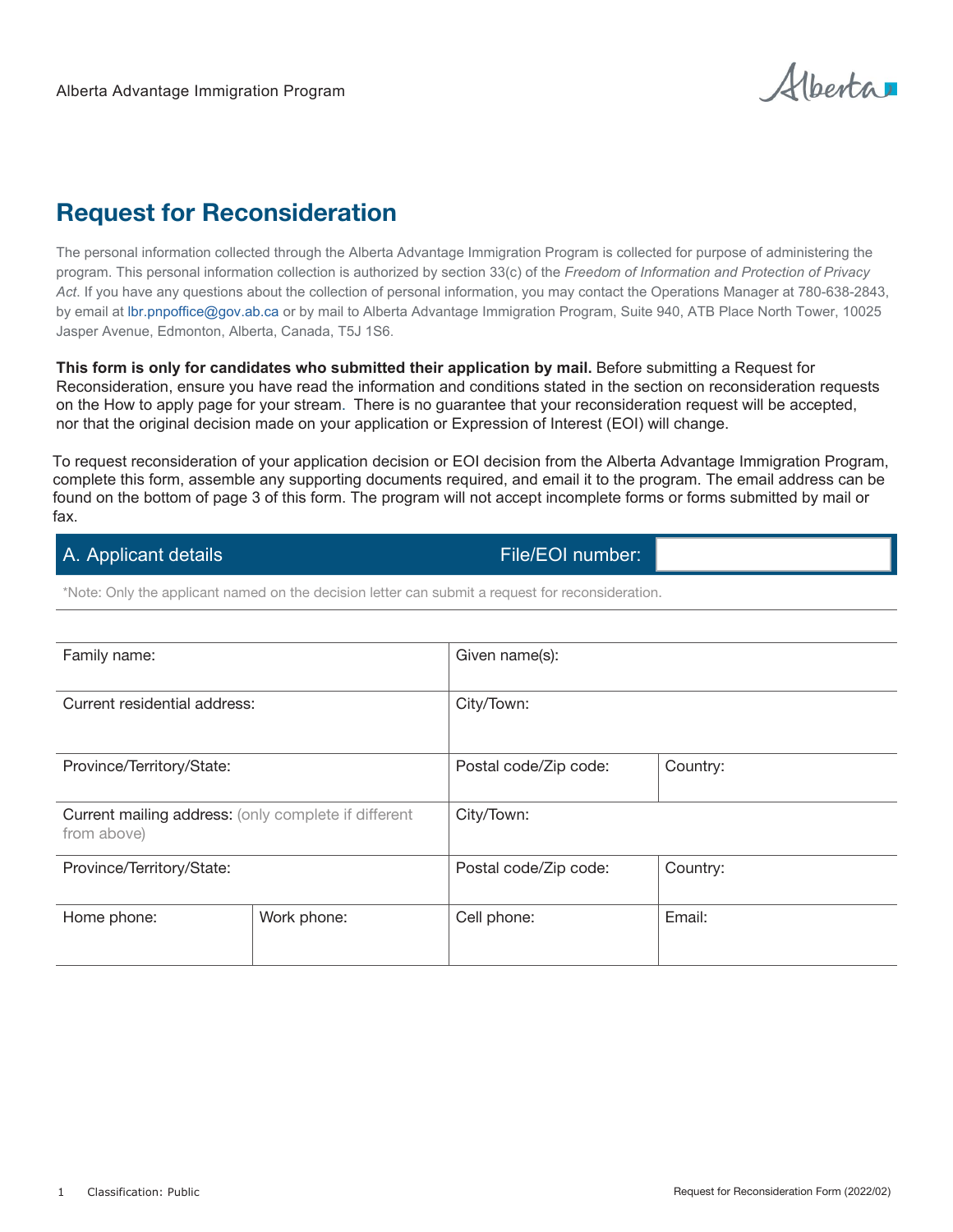## B. Use of Authorized Representative

Are you using an Authorized Representative?

 $\Box$  No, I am not using an Authorized Representative

 $\Box$  Yes, I am using the same Authorized Representative as on my original application/EOI.

 $\Box$  Yes, I am using a new or different Authorized Representative than was used on my original application/EOI.

Attach an updated Use of Representative form.

### C. Reconsideration request

 $\Box$  I declare that this is my first request for reconsideration for this application/EOI. If you have previously requested and been granted a reconsideration for this application/EOI you will not be granted any further reconsiderations.

 $\Box$  I declare that this request is submitted within 30 calendar days of the date stated on the original decision letter issued by the Alberta Advantage Immigration Program. The program must receive your reconsideration request **within 30 calendar days** of the date stated on your original decision letter. If more than 30 calendar days have passed since the date of your decision letter, you are not eligible for a reconsideration.

 $\Box$  I declare that this request is related to the reasons stated on the decision letter issued by the Alberta Advantage Immigration Program. If your request is not related to the reasons stated on the decision letter, you are not eligible for a reconsideration.

#### D. Reason for reconsideration request

 $\Box$  An error was made in applying program criteria to my application/EOI.

Explain below.